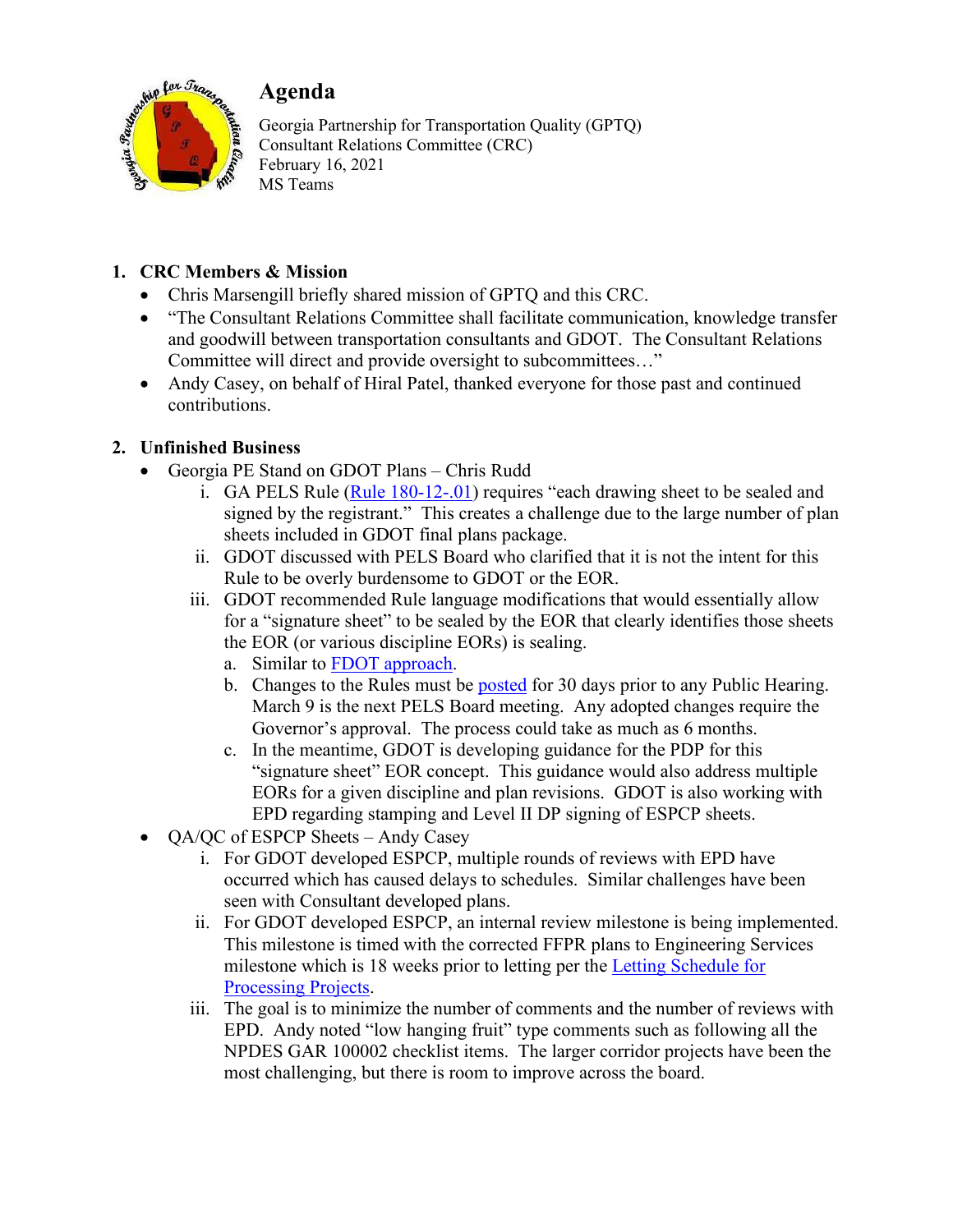



- iv. Dan McDuff noted Engineering Services Subcommittee in the past has and continues to develop ESPCP commonly seen comments.
- v. **Andy to provide CRC with EPD developed PPT for ESPCP.**
- Transportation Summit Sully
	- i. March 30, 2021 in Athens, GA at the Classic Center
	- ii. 550 to be allowed in person
	- iii. Agenda is being finalized
- OpenRoads Transition Chris Rudd
	- i. Chris referenced GDOT's Jan 2020 letter and July 2020 ORD guidance referencing Projects after July 1, 2020 should use OpenRoads
	- ii. Conversion from Bentley V8i-SS2 to OpenRoads
		- a) Case-by case-basis that will depend on schedule status, level of effort put forth in design, other factors
		- b) GDOT, in general, does not recommend
		- c) 95% of GDOT projects are in V8i-SS2
	- iii. GDOT has no plans to sponsor OpenRoads training
	- iv. GDOT very interested in consultant feedback. Submit to ORDFeedback@dot.ga.gov.
	- v. Please be patient with GDOT.
	- vi. Bentley InRoads V8i-SS2
		- a) Bentley is phasing out
		- b) One consultant noted that they were told that Bentley will charge \$25/day/license to continue support
		- c) Another consultant noted that the next version Windows rollout could cause InRoads to not function anymore
		- d) GDOT noted other states are in similar situation
- Practical Design Guide Andy Casey
	- i. Andy is presenting Guide to State Transportation Board this Thursday 2/18
	- ii. Andy thanked the Task Force and CRC for their support in developing Guide
	- iii. There is no truth to comment that a 30% level Practical Design review is required

### **3. New Business**

- GDOT Office Head Update Andy Casey
	- i. Doug Chamblin Now serving as Interagency Office of Environmental Quality Office Head, Meg Hedeen recently retired
	- ii. D3 Engineer vacancy Michael Presly retired
	- iii. D7 Engineer vacancy Kathy Zahul now serving as Assistant Director for Strategic and Systems Planning
- Concept Reports (CR) Chris Rudd
	- i. GDOT is performing an assessment of CR timelines as well as template. Everything is on the table including development, reviews, and approval process.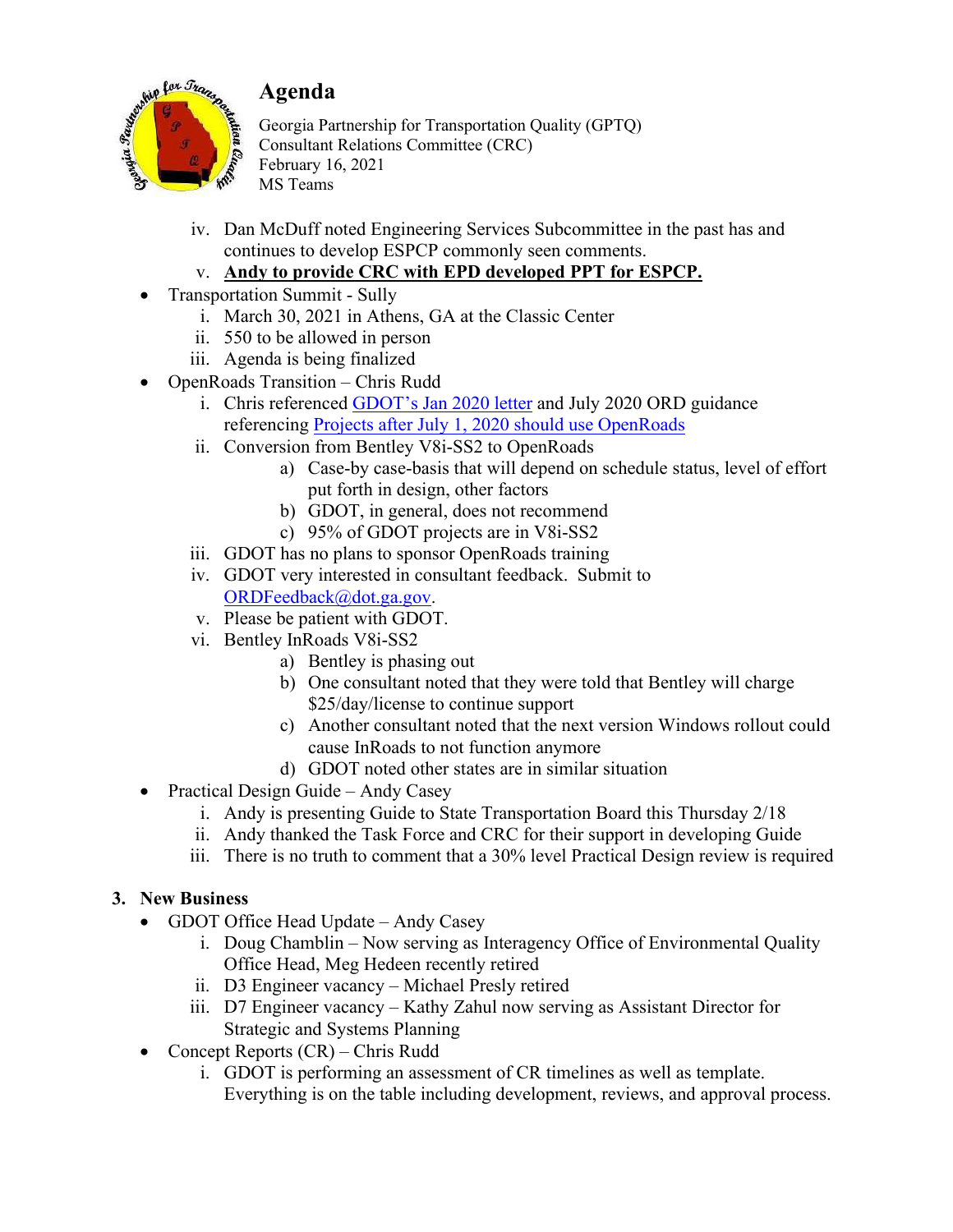

Goal is to look at all types of projects. Previous efforts to streamline have focused on maintenance, safety, Traffic Ops CR.

- ii. Roadway Design Policy Subcommittee met last week to brainstorm and ask/start to answer broad brush questions.
- iii. Based on a quick assessment of date (411 report)
	- a) None of GDOT CR met schedules
	- b) Evaluated Approval milestones
	- c) Evaluated PM submitting milestones
- iv. Chris said everything is on the table to consider for opportunities to streamline. Can't lose sight either of quality documents and thoughtful risk identification with CR. Chris also highlighted the current process of gathering comments from all GDOT discipline offices that float in at various times -which may present an opportunity to improve.
- v. Krystal noted previous efforts that the Program Delivery Subcommittee identified – including enhanced communication/participation at Concept Team Meetings.

### **4. Subcommittee Introductions and 2021 Focus**

- Bridge & Structures Donn Digamon & Greg Grant
	- i. Met on 2/3, will meet every other month
	- ii. Focus includes updates to previous developed documents including CONSPAN and RCPIER guidance, ABC utilization/design guidance
	- iii. Jennifer Napier has joined subcommittee as env SME and will help revamp permitting related guidance
- Construction Engineering & Inspection Jeremy Scott & Joe Cowan
	- i. Discussed previous year's efforts including online training and testing guidance
	- ii. First meeting is next week, goal is to gather new ideas for Subcommittee focus
- Engineering Services Erik Rohde & Dan McDuff
	- i. Kicked off 2/12
	- ii. Focus includes
		- a) EPD plan review comments to refresh commonly seen comments,
		- b) Joint training in virtual environment (e.g. cost estimating, earthwork),
		- c) Commonly seen engineering estimate problems
		- d) Lessons learned through the Post Construction Evaluation (PCE) process
	- iii. One initiative that will be revisited is designer's involvement during construction phase
- Environmental Eric Duff & Jonathan Cox
	- i. Arch/History met in Dec, focus is AOE template, Historic Districts/Bridges, next meeting in April
	- ii. Ecology meets 2/18, focus includes JCP rollout
	- iii. NEPA meets next week, focus includes virtual PI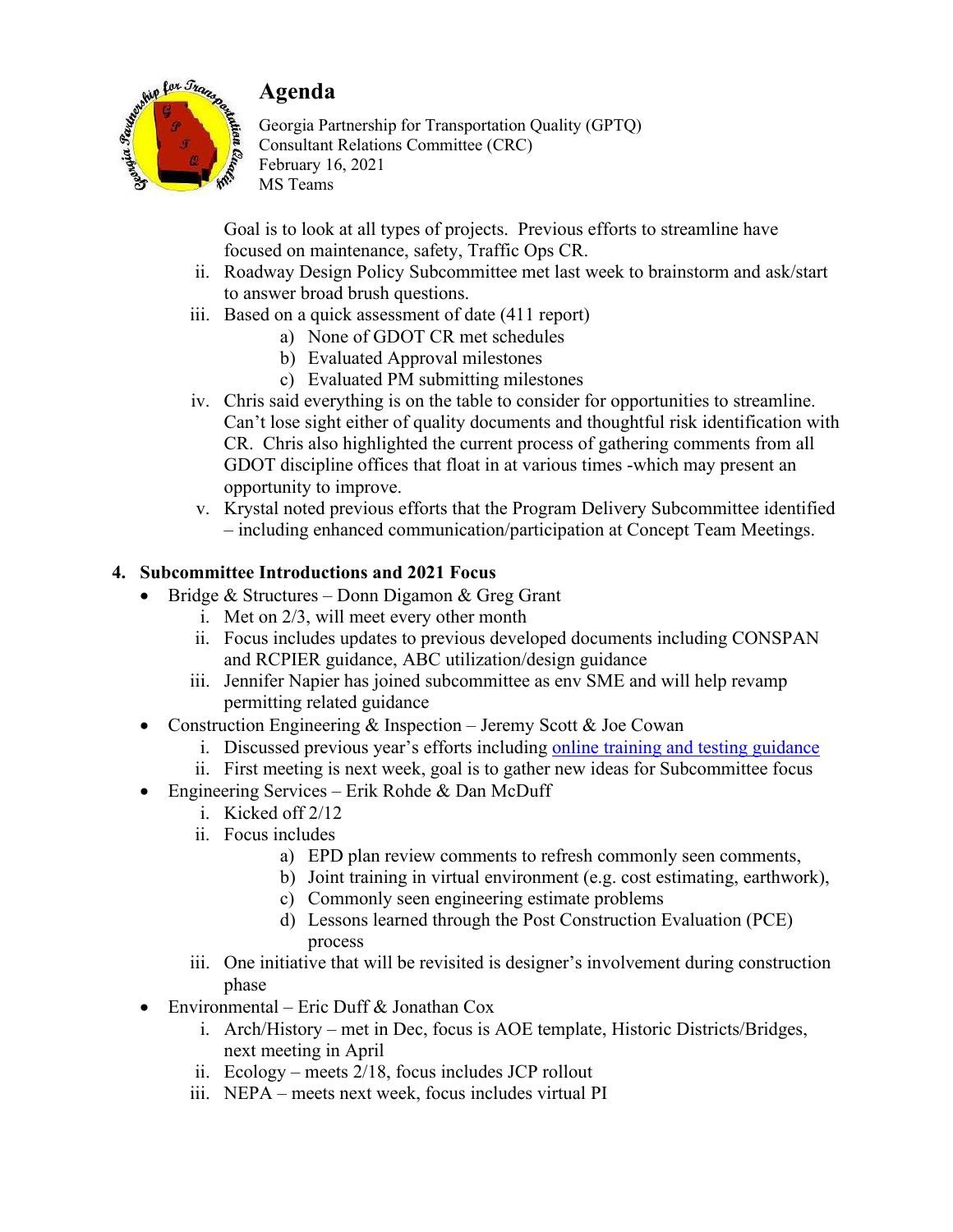

- iv. A/N meets 2/25, focus includes new air template and TNM 3.0
- v. Arch meets 3/25, focus includes fee proposal spreadsheet and opportunities to foster an "environmental community" that consists of GDOT and consultants with a goal being to better understand challenges regarding delivery and work together to improve processes
- Innovative Delivery Andrew Hoenig & Saurabh Bhattacharya
	- i. Meet 2/18 and every quarter
	- ii. Focus is to build on previous efforts Conflict of Interest management, EOR role, quality management model, process to continue to streamline DB delivery
- Land Surveying  $& \text{Mapping} \text{Benny}$  Walden  $& \text{Jeff}$  Simmons
	- i. Met last week, meet quarterly
	- ii. Big issue at hand is "*deprecation*" the conversion from US Survey Foot to International Foot as well as New Datum 2022
- Materials Monica Flournoy & Kenneth Fluker
	- i. Met 1/21
	- ii. Focus includes new Pavement Design Manual to be rolled out in near future, and continued training for Geotech Report to capture lessons learned
- Planning and Environmental Linkage Charles Robinson & Steve Cote
	- i. Meet every two months
	- ii. Focus on developing a PELS White Paper that identifies potential "gaps," opportunities, landscape of States experiences. This goal is to ultimately develop a practitioner's guide.
- Preconstruction Awards Tim Matthews & Emilee Woods
	- i. Once the next Transportation Summit schedule is known (late 2021 or early 2022) then the awards nomination schedule can be rolled out.
- Procurement Treasury Young & Claudia Bilotto
	- i. Met on 2/3 and monthly
	- ii. Discussed DBE Task Force and Past Performance Task Force efforts
	- iii. If folks are aware of issues, please let Procurement Subcommittee know
	- iv. Potential new business includes 1) updates to SOQ criteria and 2) prior to TO negotiations consultant should provide a contemplated staffing plan to perform effort
	- v. Another item introduced for consideration… GDOT cancelling TOs too quickly.
- Program Delivery Krystal Stovall-Dixon & Erik Hammarlund
	- i. Met last week and every other month
	- ii. Reviewing previous initiatives including the recently developed guide to mitigating schedule risks as well as the scoping guidance document
	- iii. One area to be revisited is a focus on how to improve Consultant PM/GDOT PM relationship and understanding – PM Roundtables
- Right-of-Way Troy Hill & Mickie McJunkin
	- i. Met 2/10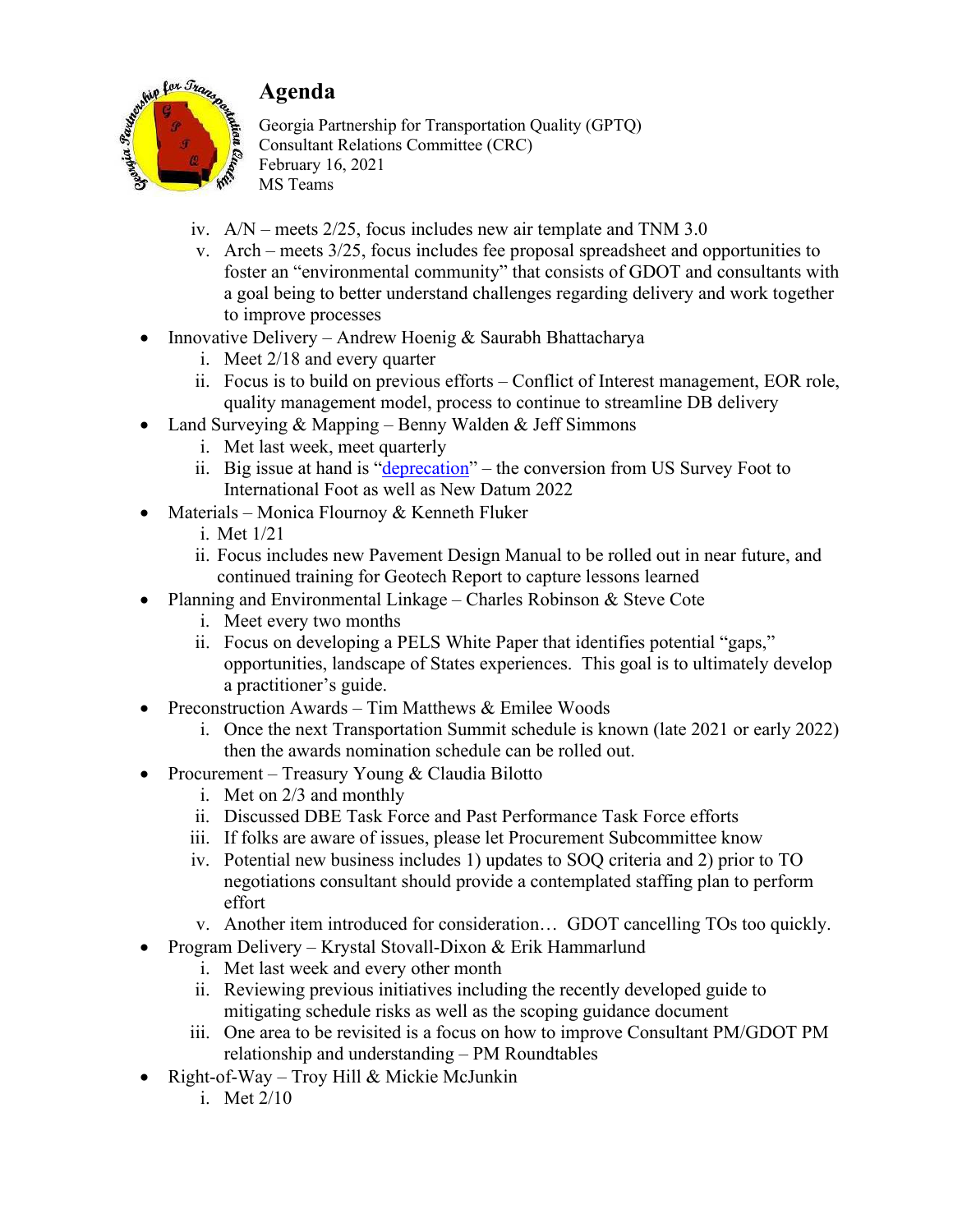

- ii. ROW office piloting an all-electronic plan submittal process first for in-house and then rolled out to consultants
- iii. Focus includes Local Government variances a new Code passed that outlines procedure to meet with Local governments
- iv. A surveyor is now on the Subcommittee. Discussed septic drawings process in support of the cost-to-cure process.
- v. HB 137 has been introduced which essentially creates exemption for income taxes on land being condemned which could lead to increased number of condemnation cases.
- Roadway Design Policy Frank Flanders & Matt Thompson
	- i. Met 2/3.
	- ii. Focus on CR process, as previously mentioned by Chris R.
	- iii. DE/DV standalone guidance being considered to compliment Design Manual.
	- iv. Ongoing Bentley discussions.
- Traffic Andrew Heath & Andrew Antweiler
	- i. Met two weeks ago.
	- ii. Considering topics for speakers to provide technological updates
	- iii. GDOT is developing Traffic Signal Ops Guidance Document. Will be offered to Subcommittee for review.
	- iv. Subcommittee developing Traffic Engineering Analysis Guidance Document. **Andrew to provide to other Subcommittees for review – OID, Procurement and Road Design Policy.**
- Training Kyle Mote & Jeff Baker
	- i. Met on 2/4. Jeff thanked GDOT for their broad participation.
	- ii. NHI cancelled many training sessions last year due to COVID-19. Revisiting when they will be offered this year.
	- iii. A goal of subcommittee is to be a conduit to various training sessions offered by others to help "promote" and "market" the training opportunity to a broader group of folks who may also be in need of the training.
	- iv. Developing list of training needs.
- 3D Modeling Sam Woods & Jonathan Langley
	- i. Met on 2/4
	- ii. Graduated from Task Force to Subcommittee
	- iii. Bridge needs for GDOT, consultants and contractors
	- iv. Guidance document previously prepared and distributed
	- v. Focus includes new guidance for 3D Designs including checklists, quality reviews, level of detail, emerging technologies, other States utilization. Future trainings will be considered. May need to collaborate with other Subcommittees.
	- vi. Sam suggested **folks provide Sam and Jonathan examples from other States regarding 3D Modeling**.